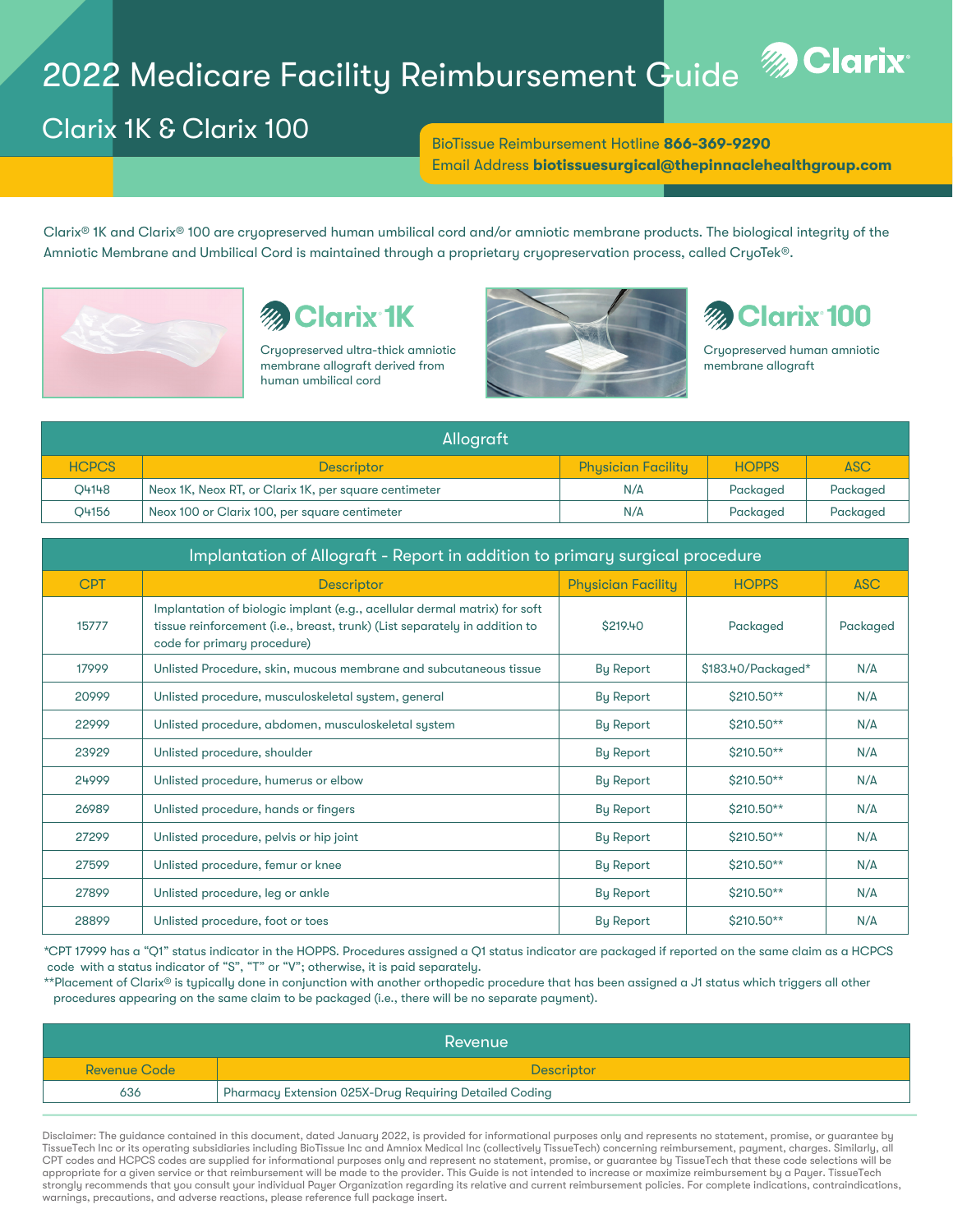

| <b>Common Shoulder Procedures</b> |                                                                                                  |                           |              |            |  |
|-----------------------------------|--------------------------------------------------------------------------------------------------|---------------------------|--------------|------------|--|
| <b>CPT</b>                        | <b>Descriptor</b>                                                                                | <b>Physician Facility</b> | <b>HOPPS</b> | <b>ASC</b> |  |
| 23410                             | Repair of ruptured musculotendinous cuff (eg, rotator cuff) open; acute                          | \$843.70                  | \$6,397.05   | \$3,000.95 |  |
| 23412                             | Repair of ruptured musculotendinous cuff (eg, rotator cuff) open; chronic                        | \$876.58                  | \$6,397.05   | \$3,000.95 |  |
| 23420                             | Reconstruction of complete shoulder (rotator) cuff avulsion, chronic (includes<br>acromioplastu) | \$1,001.85                | \$6,397.05   | \$3,000.95 |  |
| 29827                             | Arthroscopy, shoulder, surgical; with rotator cuff repair                                        | \$1,097.36                | \$6,397.05   | \$3,000.95 |  |

Note: In the HOPPS, CMS has assigned all of the CPT codes listed above a "J1" status indicator; as such, payment for all covered Part B services reported on the claim are packaged with the primary service for the claim, except services with OPPS SI = F, G, H, L and U.

| <b>Common Upper Extremity Procedures</b> |                                                                                                                                                                |                       |              |                 |
|------------------------------------------|----------------------------------------------------------------------------------------------------------------------------------------------------------------|-----------------------|--------------|-----------------|
| <b>CPT</b>                               | <b>Descriptor</b>                                                                                                                                              | Physician<br>Facility | <b>HOPPS</b> | <b>ASC</b>      |
| 24301                                    | Muscle or tendon transfer, any type, upper arm, or elbow, single (excluding 24320-24331)                                                                       | \$773.10              | \$6,397.05   | \$3.000.95      |
| 24357                                    | Tenotomy, elbow, lateral, or medial (e.g., epicondylitis, tennis elbow, golfer's elbow);<br>percutaneous                                                       | \$432.58              | \$2,892.28   | \$1,361.61      |
| 25110                                    | Excision, lesion of tendon sheath, forearm                                                                                                                     | \$358.87              | \$1,422.51   | \$742.00        |
| 25115                                    | Radical excision of bursa, synovia of wrist, or forearm tendon sheaths e.g., tenosynobitis,<br>fungus, Tbc, or other granulomas, rheumatoid arthritis; flexors | \$776.56              | \$1,422.51   | \$742.00        |
| 25290                                    | Tenotomy, open flexor or extensor tendon, forearm and/or wrist, single, each tendon                                                                            | \$450.57              | \$2,892.28   | \$1,361.61      |
| 26145                                    | Synovectomy, tendon sheath, radical (tenosynovectomy), flexor tendon, palm and/or<br>finger, each tendon                                                       | \$532.24              | \$1,422.51   | \$742.00        |
| 26160                                    | Excision of lesion sheath or joint capsule (e.g., cyst, mucous cyst, or ganglion), hand or<br>finger                                                           | \$325.64              | \$1,422.51   | <b>\$742.00</b> |
| 26180                                    | Excision of tendon, flexor or extensor, each tendon                                                                                                            | \$463.72              | \$1,422.51   | \$742.00        |
| 26350                                    | Repair or advancement, flexor tendon, not in zone 2 digital flexor sheath<br>(e.g., no man's land); primary or secondary without free graft, each tendon       | S784.52               | \$2,892.28   | \$1,361.61      |
| 26352                                    | Secondary with free graft (includes obtaining graft), each tendon                                                                                              | \$873.81              | \$6,397.05   | \$3.000.95      |
| 26356                                    | Repair or advancement, flexor tendon, in zone 2 digital flexor tendon sheath<br>(e.g., no man's land); primary, without free graft, each tendon                | \$819.82              | \$2,892.28   | \$1,361.61      |
| 26357                                    | Secondary, without free graft, each tendon                                                                                                                     | \$920.18              | \$2,892.28   | \$1,361.61      |
| 26358                                    | Secondary, with free graft (includes obtaining graft, each tendon)                                                                                             | \$1,016.04            | \$6,397.05   | \$3.000.95      |
| 26440                                    | Tenolysis, flexor; palm or finger, each tendon                                                                                                                 | \$685.89              | \$1,422.51   | \$742.00        |
| 26455                                    | Tenolysis, extensor tendon, hand or tendon, finger, including forearm, each tendon                                                                             | \$482.06              | \$1,422.51   | \$742.00        |
| 26500                                    | Reconstruction of tendon pulley, each tendon; with local tissues (separate procedure)                                                                          | \$702.16              | \$6,397.05   | \$3,000.95      |
| 26502                                    | With tendon or facial graft (includes obtaining graft) (separate procedure)                                                                                    | \$794.21              | \$2,892.28   | \$1,361.61      |
| 26615                                    | Open treatment of metacarpal fracture, single, includes internal fixation, when<br>performed, each bone                                                        | \$593.50              | \$2,892.28   | \$1,361.61      |
| 26746                                    | Open treatment of articular fracture, involving metacarpophalangeal or interphalangeal<br>joint, includes internal fixation, when performed, each              | <b>\$764.45</b>       | \$2,892.28   | \$1,361.61      |

Disclaimer: The guidance contained in this document, dated January 2022, is provided for informational purposes only and represents no statement, promise, or guarantee by TissueTech Inc or its operating subsidiaries including BioTissue Inc and Amniox Medical Inc (collectively TissueTech) concerning reimbursement, payment, charges. Similarly, all CPT codes and HCPCS codes are supplied for informational purposes only and represent no statement, promise, or guarantee by TissueTech that these code selections will be appropriate for a given service or that reimbursement will be made to the provider. This Guide is not intended to increase or maximize reimbursement by a Payer. TissueTech<br>strongly recommends that you consult your individu warnings, precautions, and adverse reactions, please reference full package insert.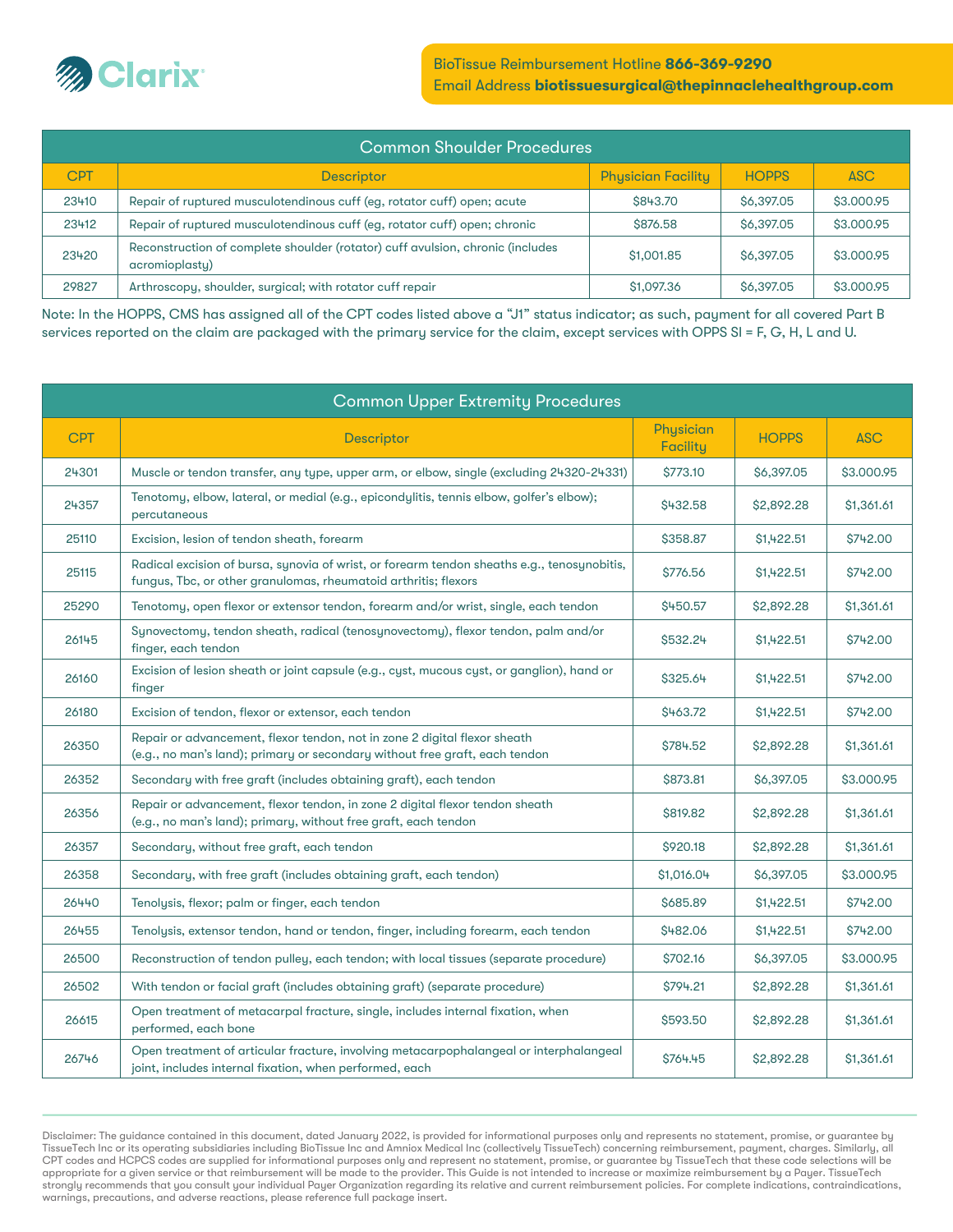

| Common Upper Extremity Procedures (continued) |                                                                        |                           |              |                 |  |
|-----------------------------------------------|------------------------------------------------------------------------|---------------------------|--------------|-----------------|--|
| <b>CPT</b>                                    | <b>Descriptor</b>                                                      | <b>Physician Facility</b> | <b>HOPPS</b> | <b>ASC</b>      |  |
| 29848                                         | Endoscopy, wrist, surgical, with release of transverse carpal ligament | \$526.01                  | \$1,422.51   | <b>\$742.00</b> |  |
| 64718                                         | Neuroplasty and/or transposition; ulnar nerve at elbow                 | \$618.07                  | \$1,793.31   | \$825.71        |  |
| 64719                                         | Neuroplasty and/or transposition; ulnar nerve at wrist                 | S419.43                   | \$1,793.31   | \$825.71        |  |
| 64721                                         | Neuroplasty and/or transposition; median nerve at carpal tunnel        | S448.84                   | \$1,793.31   | \$825.71        |  |

Note: In the HOPPS, CMS has assigned all of the CPT codes listed above a "J1" status indicator; as such, payment for all covered Part B services reported on the claim are packaged with the primary service for the claim, except services with OPPS SI=F, G, H, L and U.

| <b>Common Lower Extremity Procedures</b> |                                                                                                                                               |                       |              |             |
|------------------------------------------|-----------------------------------------------------------------------------------------------------------------------------------------------|-----------------------|--------------|-------------|
| <b>CPT</b>                               | Descriptor                                                                                                                                    | Physician<br>Facility | <b>HOPPS</b> | <b>ASC</b>  |
| 27130                                    | Arthroplasty, acetabular and proximal femoral prosthetic replacement (total hip<br>arthroplasty), with or without autograft or allograft      | \$1,315.73            | \$12,593.29  | \$9.027.63  |
| 27380                                    | Suture of infrapatellar tendon; primary                                                                                                       | S646.79               | \$6,397.05   | \$3,000.95  |
| 27381                                    | Suture of infrapatellar tendon; secondary reconstruction, including fascial or tendon<br>graft                                                | \$850.27              | \$6,397.05   | \$3,951.49  |
| 27412                                    | Autologous chondrocyte implantation, knee                                                                                                     | \$1,688.09            | \$6,397.05   | \$4,811.32  |
| 27415                                    | Osteochondral allograft, knee, open                                                                                                           | \$1,407.09            | \$12,593.29  | \$10,390.75 |
| 27416                                    | Osteochondral autograft(s), knee, open (e.g. mosaicplasty<br>(includes harvesting of autograft[s])                                            | \$1,007.73            | \$6,397.05   | \$3,000.95  |
| 27447                                    | Arthroplasty, knee, condyle and plateau; medial AND lateral compartments with or<br>without patella resurfacing (total knee arthroplasty)     | \$1,314.34            | \$12,593.29  | \$8,967.37  |
| 27650                                    | Repair, primary, open or percutaneous, ruptured Achilles tendon                                                                               | \$676.55              | \$6,397.05   | \$3.000.95  |
| 27652                                    | Repair, primary, open or percutaneous, ruptured Achilles tendon; with graft (includes<br>obtaining graft)                                     | <b>S675.17</b>        | \$6,397.05   | \$4,229.74  |
| 27654                                    | Repair, secondary, achilles tendon, with or without graft                                                                                     | <b>\$731.23</b>       | \$6,397.05   | \$3,905.12  |
| 27658                                    | Repair flexor tendon, leg, primary, without graft                                                                                             | \$378.25              | \$2,892.28   | \$1,361.61  |
| 27659                                    | Repair flexor tendon, leg, secondary with or without graft, each tendon                                                                       | <b>\$482.06</b>       | \$6,397.05   | \$3,000.95  |
| 27665                                    | Repair, extensor tendon leg; secondary, with or without graft, each tendon                                                                    | \$433.96              | \$6,397.05   | \$3,000.95  |
| 27675                                    | Repair dislocating peroneal tendons; without fibular osteotomy                                                                                | \$504.56              | \$2,892.28   | \$1,361.61  |
| 27676                                    | Repair dislocating peroneal tendons; with fibular osteotomy                                                                                   | S624.64               | \$6,397.05   | \$3,000.95  |
| 27680                                    | Tenolysis, flexor or extensor tendon, leg and/or ankle; multiple tendons (through<br>separate incision(s))                                    | S429.12               | \$2,892.28   | \$1,361.61  |
| 27681                                    | Tenolysis, flexor or extensor tendon, leg and/or ankle; multiple tendons (through<br>separate incision(s))                                    | \$522.55              | \$2,892.28   | \$1,361.61  |
| 27685                                    | Lengthening or shortening of tendon, leg or ankle; single tendon (separate<br>procedure)                                                      | \$475.84              | \$2,892.28   | \$1,361.61  |
| 27686                                    | Lengthening or shortening of tendon, leg or ankle; multiple tendons (through same<br>incision), each                                          | \$546.43              | \$2,892.28   | \$1,361.61  |
| 27690                                    | Transfer or transplant of single tendon (with muscle redirection or rerouting);<br>superficial (e.g., anterior tibial extensors into midfoot) | \$657.52              | \$6,397.05   | \$3,000.95  |

Disclaimer: The guidance contained in this document, dated January 2022, is provided for informational purposes only and represents no statement, promise, or guarantee by<br>TissueTech Inc or its operating subsidiaries includ CPT codes and HCPCS codes are supplied for informational purposes only and represent no statement, promise, or guarantee by TissueTech that these code selections will be appropriate for a given service or that reimbursement will be made to the provider. This Guide is not intended to increase or maximize reimbursement by a Payer. TissueTech<br>strongly recommends that you consult your individu warnings, precautions, and adverse reactions, please reference full package insert.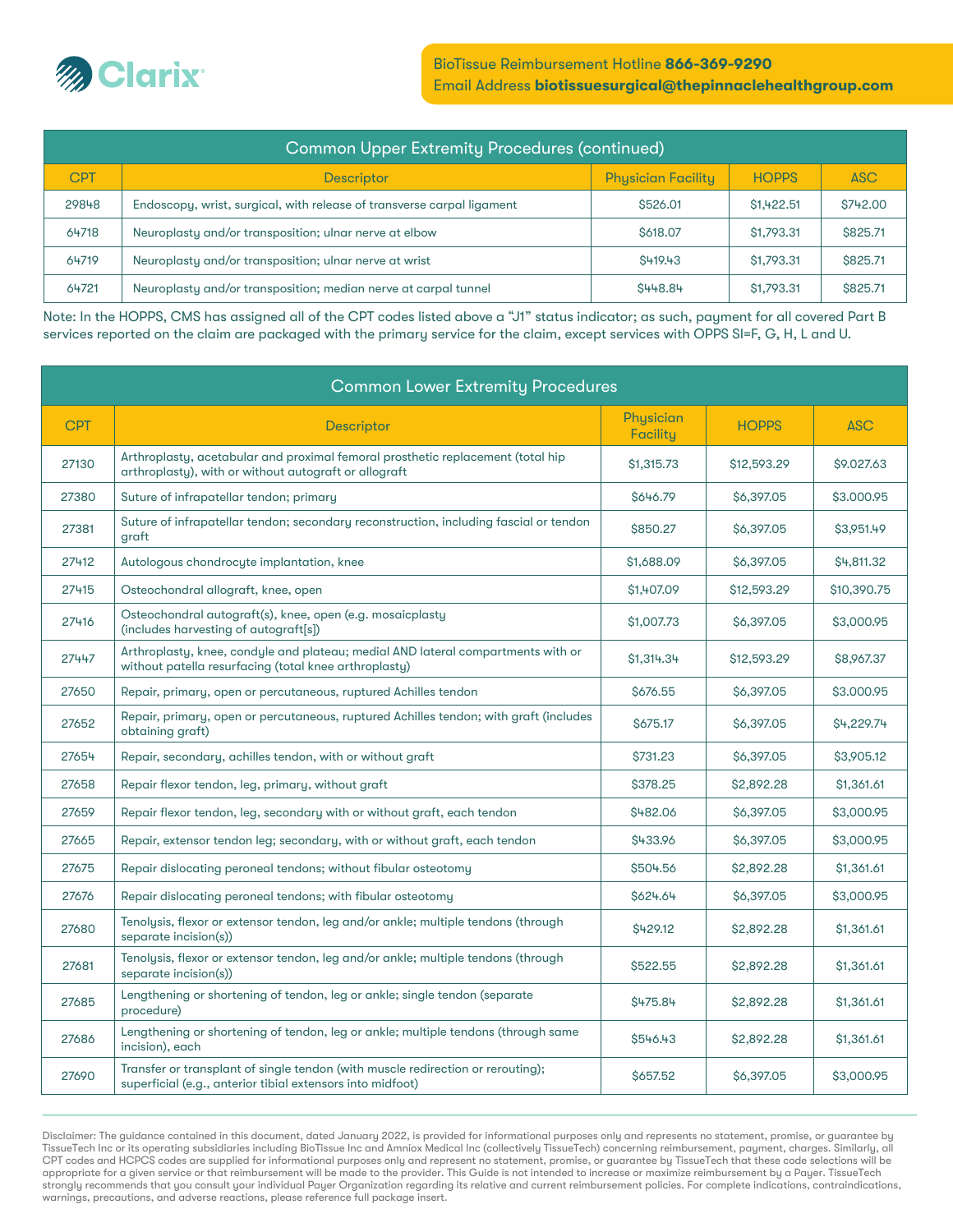

| <b>Common Lower Extremity Procedures (continued)</b> |                                                                                                                                                                                                                                                           |                       |                       |            |
|------------------------------------------------------|-----------------------------------------------------------------------------------------------------------------------------------------------------------------------------------------------------------------------------------------------------------|-----------------------|-----------------------|------------|
| <b>CPT</b>                                           | Descriptor                                                                                                                                                                                                                                                | Physician<br>Facility | <b>HOPPS</b>          | <b>ASC</b> |
| 27691                                                | Transfer or transplant of single tendon (with muscle redirection or rerouting); deep<br>(e.g., anterior tibial or posterior through interosseous space, flexor or digitorum<br>longus, flexor halluxes longus, or peroneal tendon to midfoot or hindfoot) | \$764.10              | \$6,397.05            | \$3,000.95 |
| 27700                                                | Arthroplasty, ankle                                                                                                                                                                                                                                       | \$628.10              | \$6,397.05            | \$3,894.61 |
| 27702                                                | Arthroplasty, ankle; with implant (total ankle)                                                                                                                                                                                                           | \$988.01              | \$12,593.29           | N/A        |
| 27703                                                | Arthroplasty, ankle; revision, total ankle                                                                                                                                                                                                                | \$1,136.47            | <b>Inpatient Only</b> | N/A        |
| 27766                                                | Open treatment of medial malleolus fracture, includes internal fixation, when<br>performed                                                                                                                                                                | \$623.26              | \$6,397.05            | \$3,000.95 |
| 27769                                                | Open treatment of posterior malleolus fracture, includes internal fixation, when<br>performed                                                                                                                                                             | \$750.26              | \$6,397.05            | \$3,905.12 |
| 27792                                                | Open treatment of distal fibular fracture (lateral malleolus), includes internal<br>fixation, when performed                                                                                                                                              | \$664.79              | \$6,397.05            | \$4,006.62 |
| 27814                                                | Open treatment of bimalleolar ankle fracture (eg, lateral and medial malleoli, or<br>lateral and posterior malleoli, or medial and posterior malleoli), includes internal<br>fixation, when performed                                                     | \$786.94              | \$6,397.05            | \$4,029.07 |
| 27822                                                | Open treatment of trimalleolar ankle fracture, includes internal fixation, when<br>performed, medial and/or lateral malleolus; without fixation of posterior lip                                                                                          | \$905.64              | \$6,397.05            | \$4,032.58 |
| 27823                                                | Open treatment of trimalleolar ankle fracture, includes internal fixation, when<br>performed, medial and/or lateral malleolus; with fixation of posterior lip                                                                                             | \$1,017.08            | \$6,397.05            | \$3,990.57 |
| 27826                                                | Open treatment of fracture of weight bearing articular surface/portion of distal tibia<br>(e.g., pilon or tibial plafond), with internal fixation, when performed; of fibula only                                                                         | \$883.50              | \$6,397.05            | \$3,995.24 |
| 27827                                                | Open treatment of fracture of weight bearing articular surface/portion of distal tibia<br>(e.g., pilon or tibial plafond), with internal fixation, when performed; of tibia only                                                                          | \$1,156.19            | \$12,593.29           | \$8,559.60 |
| 27828                                                | Open treatment of fracture of weight bearing articular surface/portion of distal tibia<br>(e.g., pilon or tibial plafond), with internal fixation, when performed; of both tibia<br>and fibula                                                            | \$1,370.75            | \$12,593.29           | \$8,502.27 |
| 27829                                                | Open treatment of distal tibiofibular joint (syndesmosis) disruption, includes internal<br>fixation, when performed                                                                                                                                       | \$732.27              | \$6,397.05            | \$4,067.57 |
| 27870                                                | Arthrodesis, ankle, open                                                                                                                                                                                                                                  | \$1,037.49            | \$12,593.29           | \$8,903.60 |
| 27871                                                | Arthrodesis, tibiofibular joint, proximal or distal                                                                                                                                                                                                       | \$710.12              | \$12,593.29           | \$9,266.91 |
| 28035                                                | Release, tarsal tunnel (posterior tibial nerve decompression)                                                                                                                                                                                             | \$362.33              | \$1,793.31            | \$825.71   |
| 28238                                                | Reconstruction (advancement), posterior tibial tendon with excision of accessory<br>tarsal navicular bone (e.g., Kidney type procedure)                                                                                                                   | \$498.68              | \$6,397.05            | \$3,000.95 |
| 28289                                                | Hallux rigidus correction with cheilectomy, debridement and capsular release of the<br>first metatarsophalangeal                                                                                                                                          | \$466.84              | \$2,892.28            | \$1,361.61 |
| 28296                                                | Hallux valgus correction with metatarsal osteotomy (e.g., Mitchell, Chevron, or<br>concentric type procedure                                                                                                                                              | \$520.48              | \$2,892.28            | \$1,361.61 |
| 28299                                                | Hallux valgus correction by double osteotomy                                                                                                                                                                                                              | \$598.69              | \$6,397.05            | \$3,917.66 |
| 28306                                                | Osteotomy, with or without lengthening, shortening or angular correction,<br>metatarsal; first metatarsal                                                                                                                                                 | \$411.12              | \$6,397.05            | \$3,000.95 |
| 28308                                                | Osteotomy, with or without lengthening, shortening or angular correction,<br>metatarsal; other than first metatarsal, each                                                                                                                                | \$392.43              | \$2,892.28            | \$1,361.61 |

Disclaimer: The guidance contained in this document, dated January 2022, is provided for informational purposes only and represents no statement, promise, or guarantee by<br>TissueTech Inc or its operating subsidiaries includ CPT codes and HCPCS codes are supplied for informational purposes only and represent no statement, promise, or guarantee by TissueTech that these code selections will be appropriate for a given service or that reimbursement will be made to the provider. This Guide is not intended to increase or maximize reimbursement by a Payer. TissueTech<br>strongly recommends that you consult your individu warnings, precautions, and adverse reactions, please reference full package insert.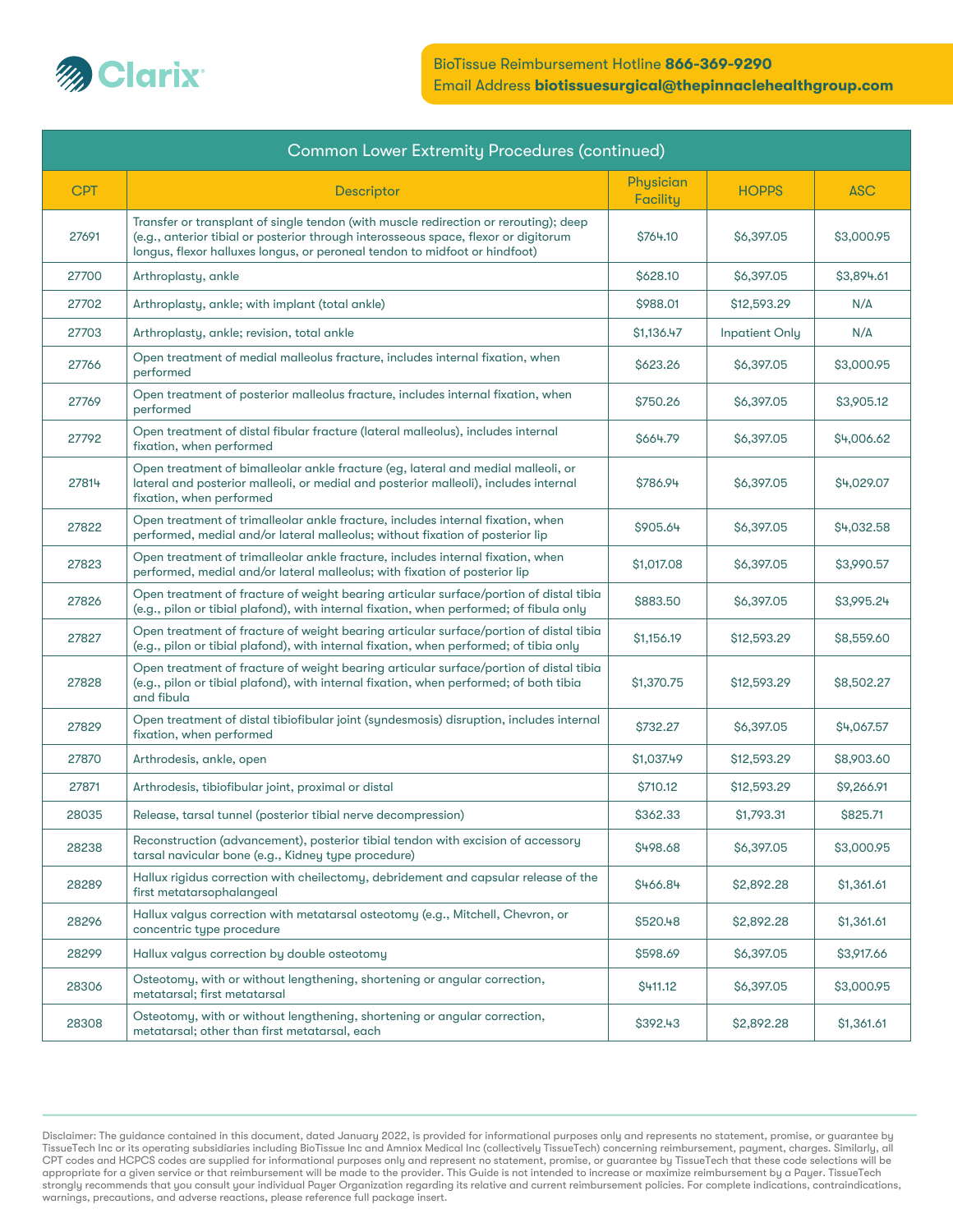

| <b>Common Lower Extremity Procedures (continued)</b> |                                                                                                                                                                   |                       |              |                   |  |
|------------------------------------------------------|-------------------------------------------------------------------------------------------------------------------------------------------------------------------|-----------------------|--------------|-------------------|--|
| <b>CPT</b>                                           | Descriptor                                                                                                                                                        | Physician<br>Facility | <b>HOPPS</b> | <b>ASC</b>        |  |
| 28415                                                | Open treatment of calcaneal fracture, includes internal fixation, when performed                                                                                  | \$1,157.58            | \$6,397.05   | \$4,228.86        |  |
| 28420                                                | Open treatment of calcaneal fracture, includes internal fixation, when performed;<br>with primary iliac or other autogenous bone graft (includes obtaining graft) | \$1,337.53            | \$12,593.29  | \$8,302.78        |  |
| 28445                                                | Open treatment of talus fracture, includes internal fixation, when performed                                                                                      | \$1,047.88            | \$6,397.05   | \$4,203.78        |  |
| 28465                                                | Open treatment of tarsal bone fracture (except talus and calcaneus), includes<br>internal fixation, when performed, each                                          | \$653.71              | \$6,397.05   | \$3,966.37        |  |
| 28485                                                | Open treatment of metatarsal fracture, includes internal fixation, when performed,<br>each                                                                        | \$576.19              | \$6,397.05   | <b>\$4,035.78</b> |  |
| 28505                                                | Open treatment of fracture, great toe, phalanx or phalanges, includes internal<br>fixation, when performed                                                        | \$509.40              | \$2,892.28   | \$1,361.61        |  |
| 28525                                                | Open treatment of fracture, phalanx or phalanges, other than great toe, includes<br>internal fixation, when performed, each                                       | S413.89               | \$2,892.28   | \$1,361.61        |  |
| 28531                                                | Open treatment of sesamoid fracture, with or without internal fixation                                                                                            | \$183.41              | \$6,397.05   | \$3.000.95        |  |
| 28555                                                | Open treatment of tarsal bone dislocation, includes internal fixation, when performed                                                                             | \$674.13              | \$6,397.05   | \$3,976.87        |  |
| 28585                                                | Open treatment of talotarsal joint dislocation, includes internal fixation, when<br>performed                                                                     | \$712.20              | \$6,397.05   | \$4,296.53        |  |
| 28615                                                | Open treatment of tarsometatarsal joint dislocation, includes internal fixation, when<br>performed                                                                | \$849.58              | \$6,397.05   | \$4,104.91        |  |
| 28645                                                | Open treatment of metatarsophalangeal joint dislocation, includes internal fixation,<br>when performed                                                            | \$494.52              | \$2,892.28   | \$1,361.61        |  |
| 28675                                                | Open treatment of interphalangeal joint dislocation, when performed                                                                                               | \$420.12              | \$2,892.28   | \$1,361.61        |  |
| 28705                                                | Arthrodesis; pantalar                                                                                                                                             | \$1,251.36            | \$16,513.36  | \$12,371.86       |  |
| 28715                                                | Arthrodesis; triple                                                                                                                                               | \$963.44              | \$12,593.29  | \$9,190.27        |  |
| 28725                                                | Arthrodesis, subtalar                                                                                                                                             | \$796.29              | \$12,593.29  | \$8,694.75        |  |
| 28730                                                | Arthrodesis, midtarsal or tarsometatarsal, multiple or transverse                                                                                                 | \$749.57              | \$12,593.29  | \$9,230.05        |  |
| 28735                                                | Arthrodesis, midtarsal or tarsometatarsal, multiple or transverse; with osteotomy (eg,<br>flatfoot correction)                                                    | \$800.79              | \$12,593.29  | \$9,384.50        |  |
| 28737                                                | Arthrodesis, with tendon lengthening and advancement, midtarsal, tarsal navicu-<br>lar-cuneiform (eg, Miller type procedure)                                      | \$701.81              | \$12,593.29  | \$9,138.78        |  |
| 28740                                                | Arthrodesis, midtarsal or tarsometatarsal, single joint                                                                                                           | \$631.22              | \$6,397.05   | \$4,501.57        |  |
| 28750                                                | Arthrodesis, great toe; metatarsophalangeal joint                                                                                                                 | \$591.77              | \$6,397.05   | \$4,340.86        |  |
| 28755                                                | Arthrodesis, great toe; interphalangeal joint                                                                                                                     | \$341.22              | \$6,397.05   | \$3,000.95        |  |
| 28760                                                | Arthrodesis, with extensor hallucis longus transfer to first metatarsal neck, great toe,<br>interphalangeal joint (eg, Jones type procedure)                      | \$578.27              | \$6,397.05   | \$3,905.12        |  |
| 29866                                                | Arthroscopy, knee, surgical; osteochondral autograft(s) (e.g., mosaicplasty) includes<br>harvesting of the autograft[s])                                          | \$1,080.75            | \$6,397.05   | \$3,000.95        |  |
| 29867                                                | Arthroscopy, knee, surgical; osteochondral allograft                                                                                                              | \$1,311.57            | \$12,593.29  | \$9,768.86        |  |

Note: In the HOPPS, CMS has assigned all of the CPT codes listed above a "J1" status indicator; as such, payment for all covered Part B services reported on the claim are packaged with the primary service for the claim, except services with OPPS SI=F, G, H, L and U.

Disclaimer: The guidance contained in this document, dated January 2022, is provided for informational purposes only and represents no statement, promise, or guarantee by TissueTech Inc or its operating subsidiaries including BioTissue Inc and Amniox Medical Inc (collectively TissueTech) concerning reimbursement, payment, charges. Similarly, all CPT codes and HCPCS codes are supplied for informational purposes only and represent no statement, promise, or guarantee by TissueTech that these code selections will be appropriate for a given service or that reimbursement will be made to the provider. This Guide is not intended to increase or maximize reimbursement by a Payer. TissueTech strongly recommends that you consult your individual Payer Organization regarding its relative and current reimbursement policies. For complete indications, contraindications, warnings, precautions, and adverse reactions, please reference full package insert.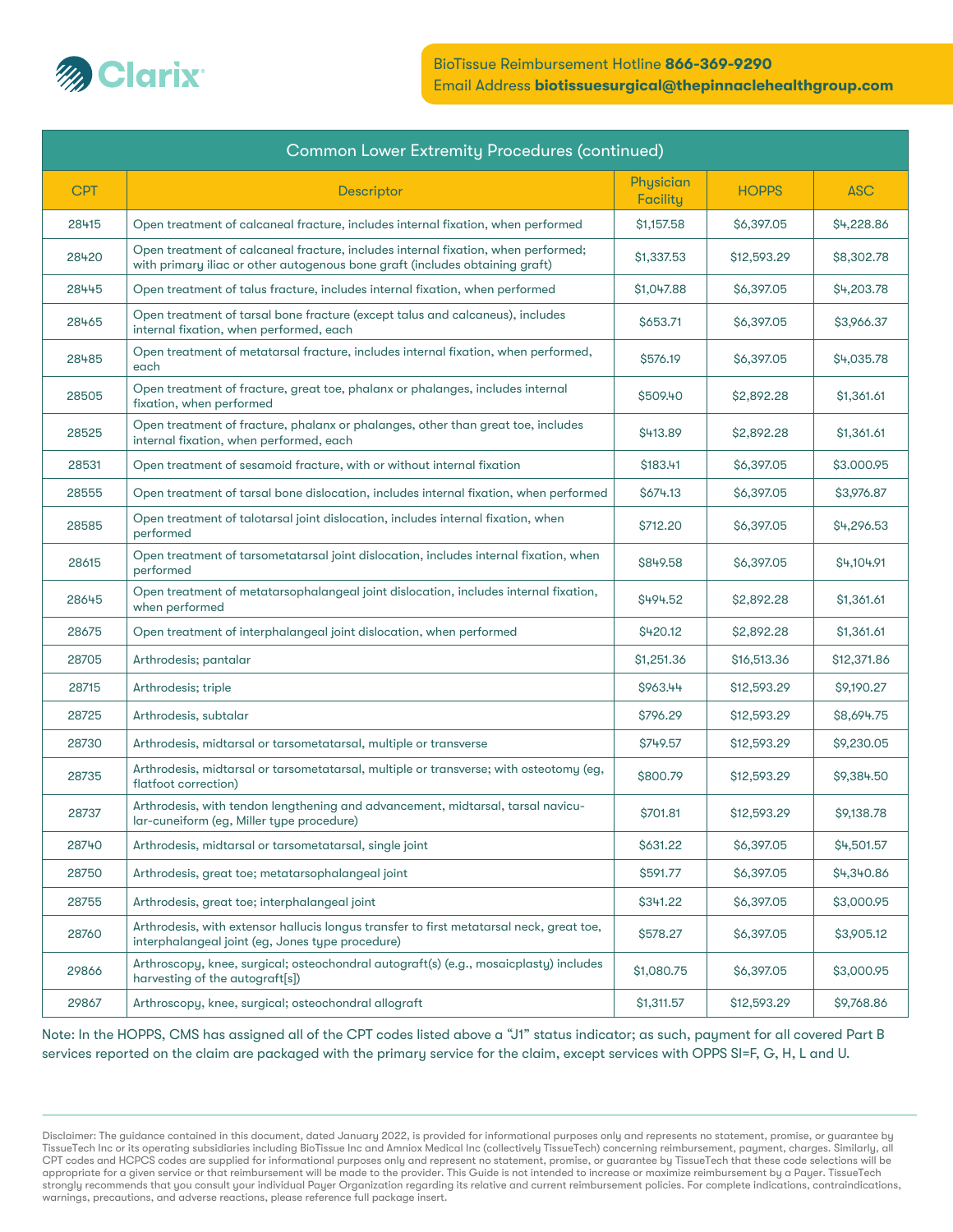

#### BioTissue Reimbursement Hotline 866-369-9290 Email Address biotissuesurgical@thepinnaclehealthgroup.com

| Imaging    |                                                                                                       |                              |                   |            |  |  |
|------------|-------------------------------------------------------------------------------------------------------|------------------------------|-------------------|------------|--|--|
| <b>CPT</b> | <b>Descriptor</b>                                                                                     | Physician<br><b>Facility</b> | <b>HOPPS</b>      | <b>ASC</b> |  |  |
| 73620      | Radiologic examination, foot; 2 views                                                                 | \$7.61                       | \$82.61/Packaged* | Packaged   |  |  |
| 73630      | Radiologic examination, foot; complete, minimum 3 views                                               | \$8.31                       | \$82.61/Packaged* | Packaged   |  |  |
| 73650      | Radiologic examination, calcaneus, minimum 2 views                                                    | \$7.96                       | \$82.61/Packaged* | Packaged   |  |  |
| 76881      | Ultrasound, extremity, nonvascular, real time with image<br>documentation; complete                   | \$30.80                      | \$111.19          | \$28.22    |  |  |
| 76882      | Ultrasound, extremity, nonvascular, real time with image<br>documentation, limited; anatomic specific | \$23.53                      | \$111.19          | Packaged   |  |  |

\*Assigned a "Q1" status indicator. Procedures assigned a Q1 status indicator are packed if reported on the same claim as a HCPPCS code with a status indicator of "S", "T" or "V"; otherwise, it is paid separately.

| Inpatient  |                                                                                                                |             |  |  |
|------------|----------------------------------------------------------------------------------------------------------------|-------------|--|--|
| <b>DRG</b> | <b>Descriptor</b>                                                                                              | Payment     |  |  |
| 469        | Major Hip and Knee Joint Replacement or Reattachment of Lower Extremity with MCC or Total Ankle<br>Replacement | \$20,099.13 |  |  |
| 470        | Major Hip and Knee Joint Replacement or Reattachment of Lower Extremity w/o MCC                                | \$12,377.06 |  |  |
| 500        | Soft Tissue Procedures with MCC                                                                                | \$20,773.90 |  |  |
| 501        | Soft Tissue Procedures with CC                                                                                 | \$11,424.83 |  |  |
| 502        | Soft tissue procedure w/o CC/MCC                                                                               | \$8,680.81  |  |  |
| 503        | Foot Procedures with MCC                                                                                       | \$17,198.80 |  |  |
| 504        | Foot Procedures with CC                                                                                        | \$11,560.96 |  |  |
| 505        | Foot Procedures without CC/MCC                                                                                 | \$11,560.96 |  |  |
| 508        | Major shoulder or elbow joint procedure w/o CC/MCC                                                             | \$9,181.68  |  |  |
| 515        | Other Musculoskeletal System and Connective Tissue O.R. Procedures with MCC                                    | \$20,455,40 |  |  |
| 516        | Other Musculoskeletal System and Connective Tissue O.R. Procedures with CC                                     | \$12,784.14 |  |  |
| 517        | Other Musculoskeletal System and Connective Tissue O.R. Procedures w/o CC/MCC                                  | \$9,106.78  |  |  |
| 563        | Fracture, sprain, strain & dislocation except femur, hip, pelvis & thigh w/o MCC                               | \$5,680.83  |  |  |
| 907        | Other OR Procedures For Injuries with MCC                                                                      | \$25,715.48 |  |  |
| 908        | Other OR Procedures For Injuries with CC                                                                       | \$13,354.70 |  |  |
| 909        | Other OR Procedures For Injuries w/o MCC/CC                                                                    | \$8,929.62  |  |  |

Note: In the HOPPS, CMS has assigned all of the CPT codes listed above a "J1" status indicator; as such, payment for all covered Part B services reported on the claim are packaged with the primary service for the claim, except services with OPPS SI=F, G, H, L and U.

Disclaimer: The guidance contained in this document, dated January 2022, is provided for informational purposes only and represents no statement, promise, or guarantee by TissueTech Inc or its operating subsidiaries including BioTissue Inc and Amniox Medical Inc (collectively TissueTech) concerning reimbursement, payment, charges. Similarly, all CPT codes and HCPCS codes are supplied for informational purposes only and represent no statement, promise, or guarantee by TissueTech that these code selections will be appropriate for a given service or that reimbursement will be made to the provider. This Guide is not intended to increase or maximize reimbursement by a Payer. TissueTech strongly recommends that you consult your individual Payer Organization regarding its relative and current reimbursement policies. For complete indications, contraindications, warnings, precautions, and adverse reactions, please reference full package insert.